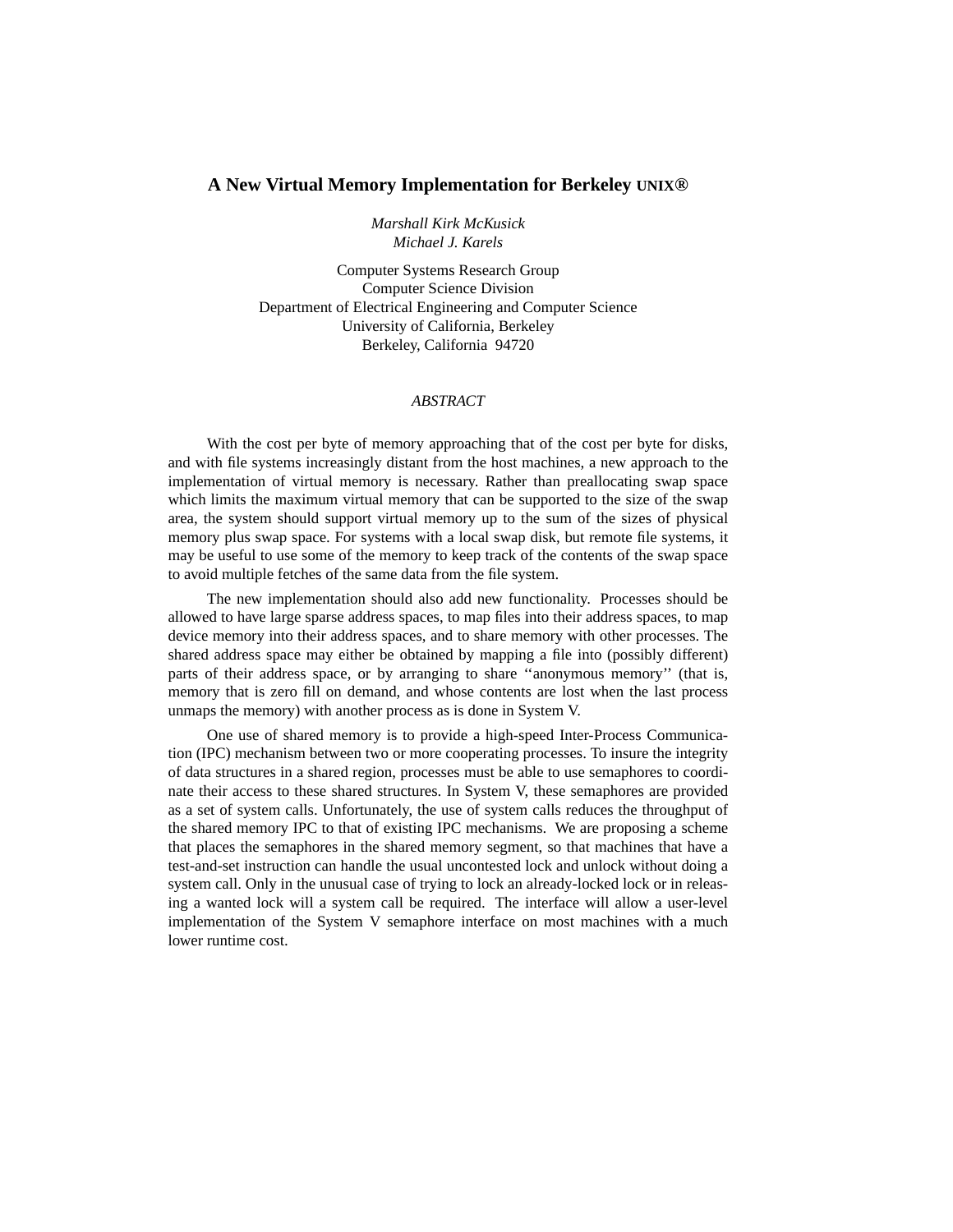## **1. Motivations for a New Virtual Memory System**

The virtual memory system distributed with Berkeley UNIX has served its design goals admirably well over the ten years of its existence. However the relentless advance of technology has begun to render it obsolete. This section of the paper describes the current design, points out the current technological trends, and attempts to define the new design considerations that should be taken into account in a new virtual memory design.

#### **1.1. Implementation of 4.3BSD virtual memory**

All Berkeley Software Distributions through 4.3BSD have used the same virtual memory design. All processes, whether active or sleeping, have some amount of virtual address space associated with them. This virtual address space is the combination of the amount of address space with which they initially started plus any stack or heap expansions that they have made. All requests for address space are allocated from available swap space at the time that they are first made; if there is insufficient swap space left to honor the allocation, the system call requesting the address space fails synchronously. Thus, the limit to available virtual memory is established by the amount of swap space allocated to the system.

Memory pages are used in a sort of shell game to contain the contents of recently accessed locations. As a process first references a location a new page is allocated and filled either with initialized data or zeros (for new stack and break pages). As the supply of free pages begins to run out, dirty pages are pushed to the previously allocated swap space so that they can be reused to contain newly faulted pages. If a previously accessed page that has been pushed to swap is once again used, a free page is reallocated and filled from the swap area [Babaoglu79], [Someren84].

#### **1.2. Design assumptions for 4.3BSD virtual memory**

The design criteria for the current virtual memory implementation were made in 1979. At that time the cost of memory was about a thousand times greater per byte than magnetic disks. Most machines were used as centralized time sharing machines. These machines had far more disk storage than they had memory and given the cost tradeoff between memory and disk storage, wanted to make maximal use of the memory even at the cost of wasting some of the disk space or generating extra disk I/O.

The primary motivation for virtual memory was to allow the system to run individual programs whose address space exceeded the memory capacity of the machine. Thus the virtual memory capability allowed programs to be run that could not have been run on a swap based system. Equally important in the large central timesharing environment was the ability to allow the sum of the memory requirements of all active processes to exceed the amount of physical memory on the machine. The expected mode of operation for which the system was tuned was to have the sum of active virtual memory be one and a half to two times the physical memory on the machine.

At the time that the virtual memory system was designed, most machines ran with little or no networking. All the file systems were contained on disks that were directly connected to the machine. Similarly all the disk space devoted to swap space was also directly connected. Thus the speed and latency with which file systems could be accessed were roughly equivalent to the speed and latency with which swap space could be accessed. Given the high cost of memory there was little incentive to have the kernel keep track of the contents of the swap area once a process exited since it could almost as easily and quickly be reread from the file system.

# **1.3. New influences**

In the ten years since the current virtual memory system was designed, many technological advances have occurred. One effect of the technological revolution is that the micro-processor has become powerful enough to allow users to have their own personal workstations. Thus the computing environment is moving away from a purely centralized time sharing model to an environment in which users have a computer on their desk. This workstation is linked through a network to a centralized pool of machines that provide filing, computing, and spooling services. The workstations tend to have a large quantity of memory, but little or no disk space. Because users do not want to be bothered with backing up their disks, and because of the difficulty of having a centralized administration backing up hundreds of small disks, these local disks are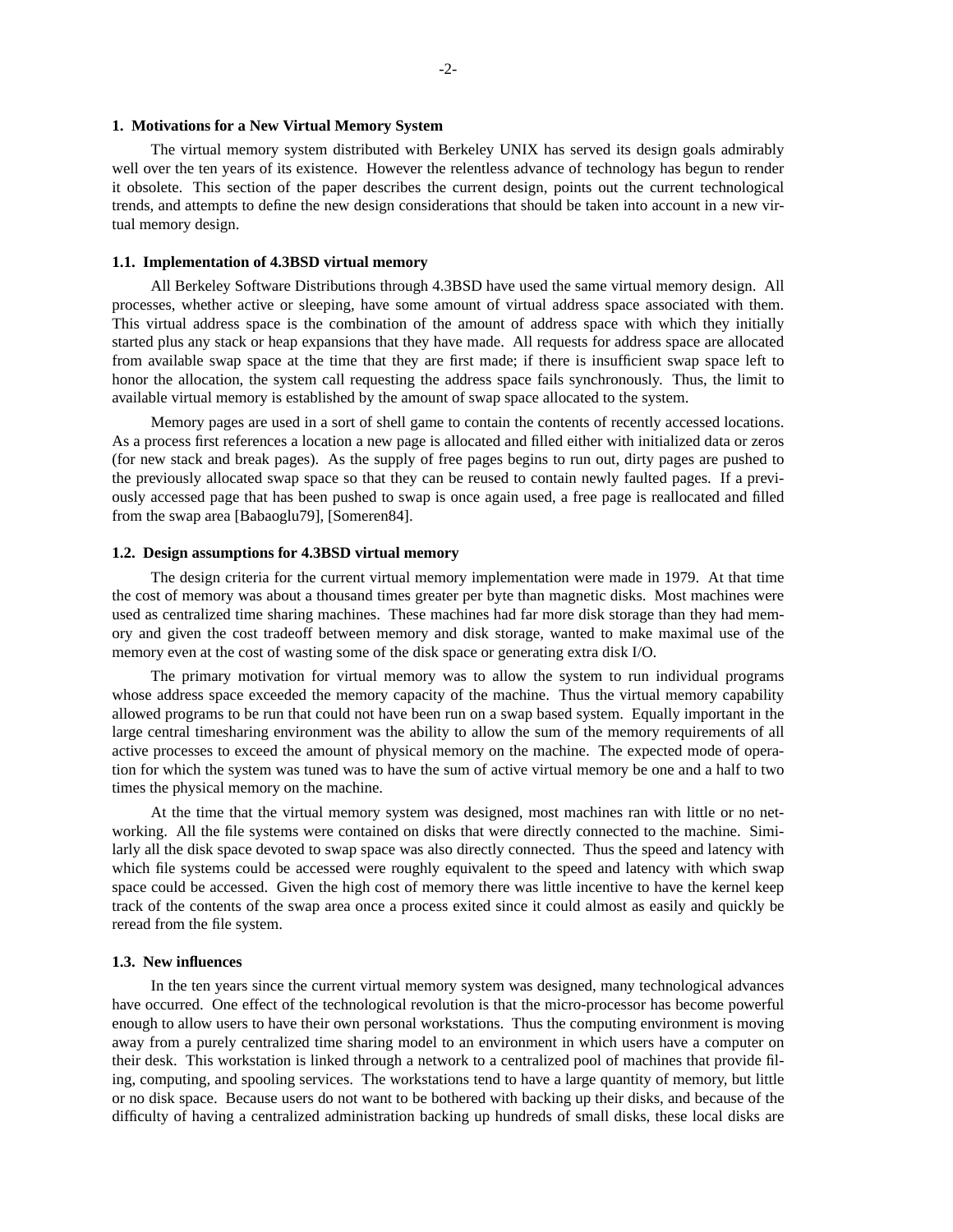typically used only for temporary storage and as swap space. Long term storage is managed by the central file server.

Another major technical advance has been in all levels of storage capacity. In the last ten years we have experienced a factor of four decrease in the cost per byte of disk storage. In this same period of time the cost per byte of memory has dropped by a factor of a hundred! Thus the cost per byte of memory compared to the cost per byte of disk is approaching a difference of only about a factor of ten. The effect of this change is that the way in which a machine is used is beginning to change dramatically. As the amount of physical memory on machines increases and the number of users per machine decreases, the expected mode of operation is changing from that of supporting more active virtual memory than physical memory to that of having a surplus of memory that can be used for other purposes.

Because many machines will have more physical memory than they do swap space (with diskless workstations as an extreme example!), it is no longer reasonable to limit the maximum virtual memory to the amount of swap space as is done in the current design. Consequently, the new design will allow the maximum virtual memory to be the sum of physical memory plus swap space. For machines with no swap space, the maximum virtual memory will be governed by the amount of physical memory.

Another effect of the current technology is that the latency and overhead associated with accessing the file system is considerably higher since the access must be over the network rather than to a locallyattached disk. One use of the surplus memory would be to maintain a cache of recently used files; repeated uses of these files would require at most a verification from the file server that the data was up to date. Under the current design, file caching is done by the buffer pool, while the free memory is maintained in a separate pool. The new design should have only a single memory pool so that any free memory can be used to cache recently accessed files.

Another portion of the memory will be used to keep track of the contents of the blocks on any locally-attached swap space analogously to the way that memory pages are handled. Thus inactive swap blocks can also be used to cache less-recently-used file data. Since the swap disk is locally attached, it can be much more quickly accessed than a remotely located file system. This design allows the user to simply allocate their entire local disk to swap space, thus allowing the system to decide what files should be cached to maximize its usefulness. This design has two major benefits. It relieves the user of deciding what files should be kept in a small local file system. It also insures that all modified files are migrated back to the file server in a timely fashion, thus eliminating the need to dump the local disk or push the files manually.

# **2. User Interface**

This section outlines our new virtual memory interface as it is currently envisioned. The details of the system call interface are contained in Appendix A.

# **2.1. Regions**

The virtual memory interface is designed to support both large, sparse address spaces as well as small, densely-used address spaces. In this context, "small" is an address space roughly the size of the physical memory on the machine, while ''large'' may extend up to the maximum addressability of the machine. A process may divide its address space up into a number of regions. Initially a process begins with four regions; a shared read-only fill-on-demand region with its text, a private fill-on-demand region for its initialized data, a private zero-fill-on-demand region for its uninitialized data and heap, and a private zero-fill-on-demand region for its stack. In addition to these regions, a process may allocate new ones. The regions may not overlap and the system may impose an alignment constraint, but the size of the region should not be limited beyond the constraints of the size of the virtual address space.

Each new region may be mapped either as private or shared. When it is privately mapped, changes to the contents of the region are not reflected to any other process that map the same region. Regions may be mapped read-only or read-write. As an example, a shared library would be implemented as two regions; a shared read-only region for the text, and a private read-write region for the global variables associated with the library.

A region may be allocated with one of several allocation strategies. It may map some memory hardware on the machine such as a frame buffer. Since the hardware is responsible for storing the data, such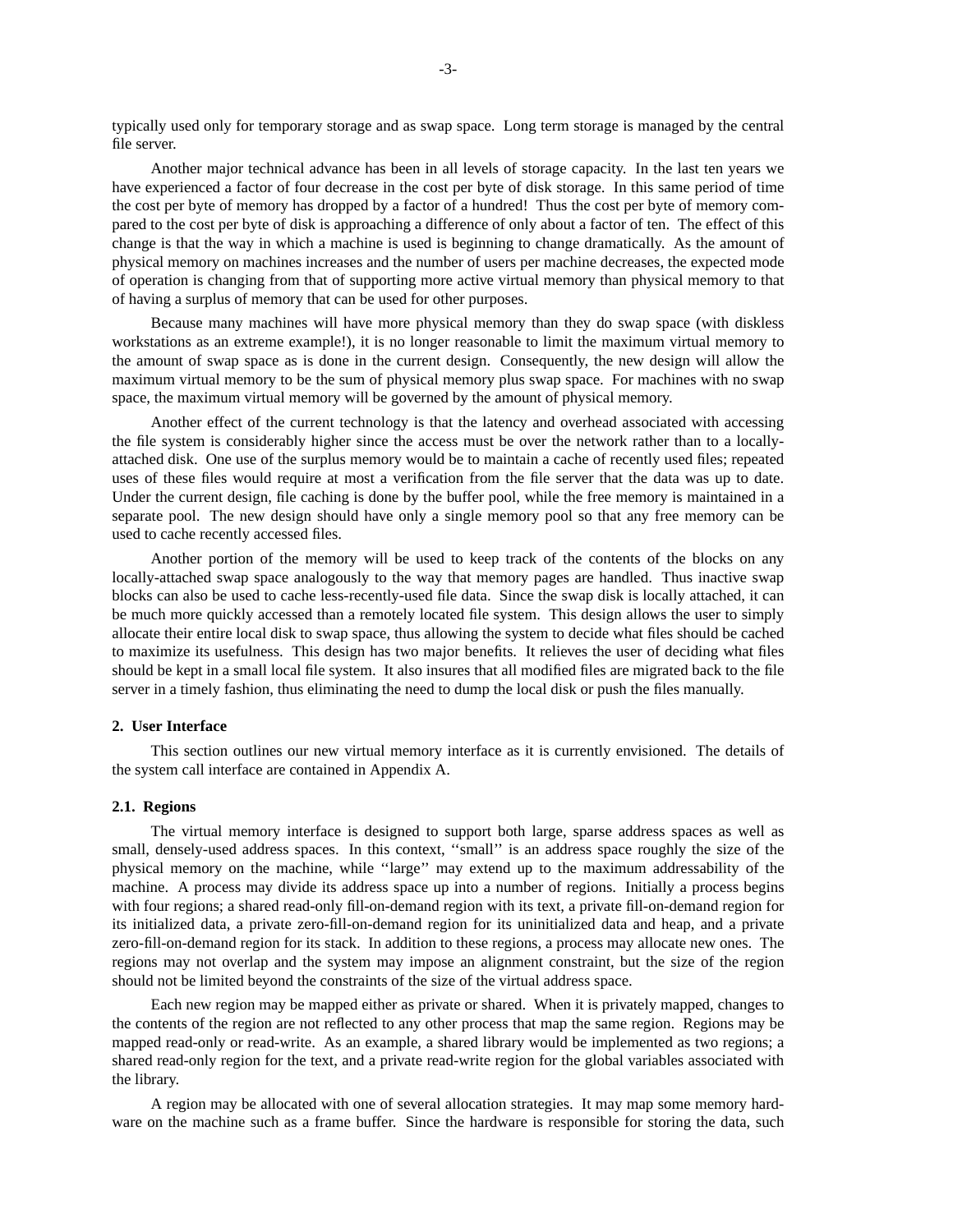regions must be exclusive use if they are privately mapped.

A region can map all or part of a file. As the pages are first accessed, the region is filled in with the appropriate part of the file. If the region is mapped read-write and shared, changes to the contents of the region are reflected back into the contents of the file. If the region is read-write but private, changes to the region are copied to a private page that is not visible to other processes mapping the file, and these modified pages are not reflected back to the file.

The final type of region is ''anonymous memory''. Uninitialed data uses such a region, privately mapped; it is zero-fill-on-demand and its contents are abandoned when the last reference is dropped. Unlike a region that is mapped from a file, the contents of an anonymous region will never be read from or written to a disk unless memory is short and part of the region must be paged to a swap area. If one of these regions is mapped shared, then all processes see the changes in the region. This difference has important performance considerations; the overhead of reading, flushing, and possibly allocating a file is much higher than simply zeroing memory.

If several processes wish to share a region, then they must have some way of rendezvousing. For a mapped file this is easy; the name of the file is used as the rendezvous point. However, processes may not need the semantics of mapped files nor be willing to pay the overhead associated with them. For anonymous memory they must use some other rendezvous point. Our current interface allows processes to associate a descriptor with a region, which it may then pass to other processes that wish to attach to the region. Such a descriptor may be bound into the UNIX file system name space so that other processes can find it just as they would with a mapped file.

#### **2.2. Shared memory as high speed interprocess communication**

The primary use envisioned for shared memory is to provide a high speed interprocess communication (IPC) mechanism between cooperating processes. Existing IPC mechanisms (*i.e.* pipes, sockets, or streams) require a system call to hand off a set of data destined for another process, and another system call by the recipient process to receive the data. Even if the data can be transferred by remapping the data pages to avoid a memory to memory copy, the overhead of doing the system calls limits the throughput of all but the largest transfers. Shared memory, by contrast, allows processes to share data at any level of granularity without system intervention.

However, to maintain all but the simplest of data structures, the processes must serialize their modifications to shared data structures if they are to avoid corrupting them. This serialization is typically done with semaphores. Unfortunately, most implementations of semaphores are done with system calls. Thus processes are once again limited by the need to do two system calls per transaction, one to lock the semaphore, the second to release it. The net effect is that the shared memory model provides little if any improvement in interprocess bandwidth.

To achieve a significant improvement in interprocess bandwidth requires a large decrease in the number of system calls needed to achieve the interaction. In profiling applications that use serialization locks such as the UNIX kernel, one typically finds that most locks are not contested. Thus if one can find a way to avoid doing a system call in the case in which a lock is not contested, one would expect to be able to dramatically reduce the number of system calls needed to achieve serialization.

In our design, cooperating processes manage their semaphores in their own address space. In the typical case, a process executes an atomic test-and-set instruction to acquire a lock, finds it free, and thus is able to get it. Only in the (rare) case where the lock is already set does the process need to do a system call to wait for the lock to clear. When a process is finished with a lock, it can clear the lock itself. Only if the ''WANT'' flag for the lock has been set is it necessary for the process to do a system call to cause the other process(es) to be awakened.

Another issue that must be considered is portability. Some computers require access to special hardware to implement atomic interprocessor test-and-set. For such machines the setting and clearing of locks would all have to be done with system calls; applications could still use the same interface without change, though they would tend to run slowly.

The other issue of compatibility is with System V's semaphore implementation. Since the System V interface has been in existence for several years, and applications have been built that depend on this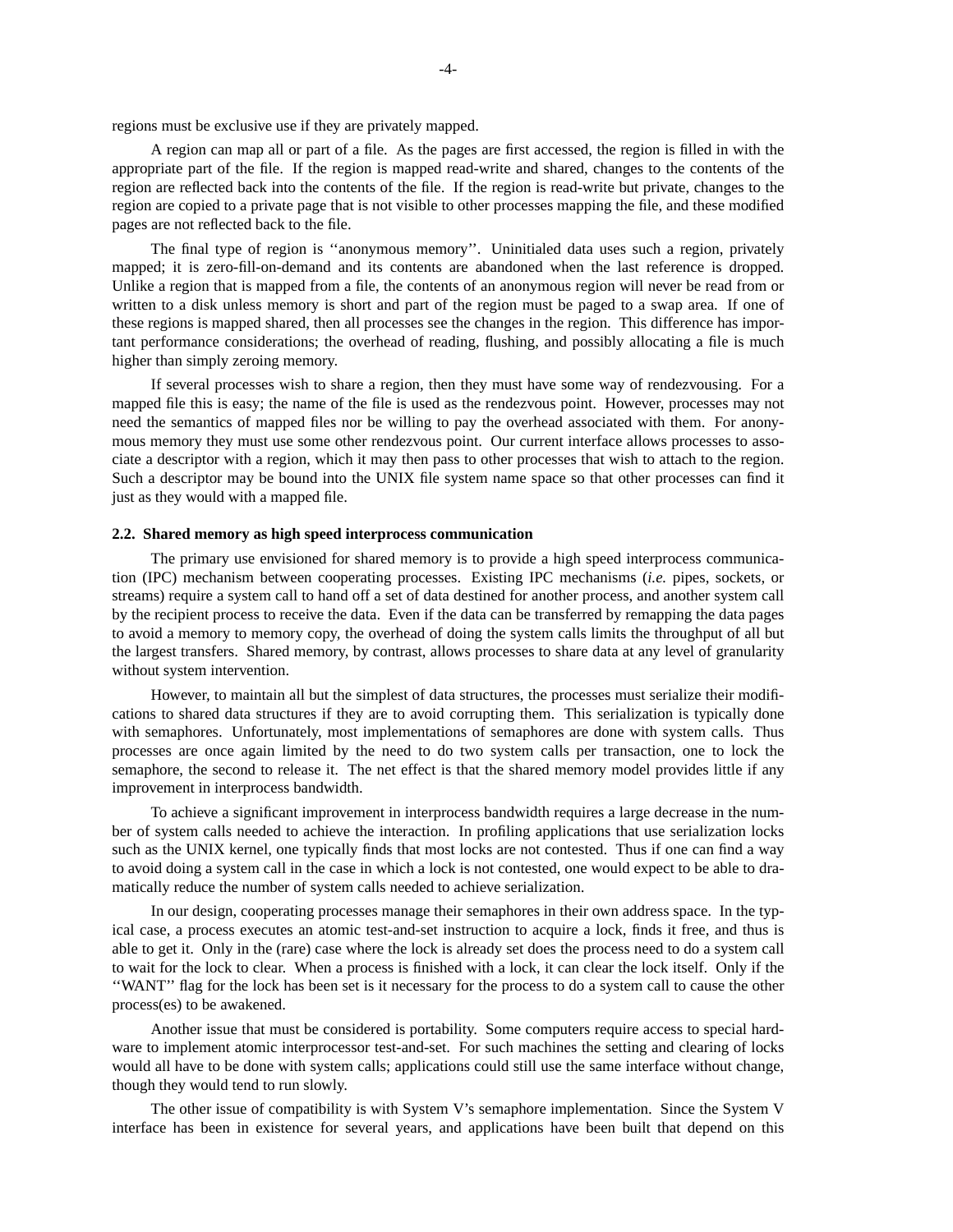interface, it is important that this interface also be available. Although the interface is based on system calls for both setting and clearing locks, the same interface can be obtained using our interface without system calls in most cases.

This implementation can be achieved as follows. System V allows entire sets of semaphores to be set concurrently. If any of the locks are unavailable, the process is put to sleep until they all become available. Under our paradigm, a single additional semaphore is defined that serializes access to the set of semaphores being simulated. Once obtained in the usual way, the set of semaphores can be inspected to see if the desired ones are available. If they are available, they are set, the guardian semaphore is released and the process proceeds. If one or more of the requested set is not available, the guardian semaphore is released and the process selects an unavailable semaphores for which to wait. On being reawakened, the whole selection process must be repeated.

In all the above examples, there appears to be a race condition. Between the time that the process finds that a semaphore is locked, and the time that it manages to call the system to sleep on the semaphore another process may unlock the semaphore and issue a wakeup call. Luckily the race can be avoided. The insight that is critical is that the process and the kernel agree on the physical byte of memory that is being used for the semaphore. The system call to put a process to sleep takes a pointer to the desired semaphore as its argument so that once inside the kernel, the kernel can repeat the test-and-set. If the lock has cleared (and possibly the wakeup issued) between the time that the process did the test-and-set and eventually got into the sleep request system call, then the kernel immediately resumes the process rather than putting it to sleep. Thus the only problem to solve is how the kernel interlocks between testing a semaphore and going to sleep; this problem has already been solved on existing systems.

# **3. References**

| [Babaoglu79] | Babaoglu, O., and Joy, W., "Data Structures Added in the Berkeley Virtual Mem-<br>ory Extensions to the UNIX Operating System" Computer Systems Research<br>Group, Dept of EECS, University of California, Berkeley, CA 94720, USA,<br>November 1979. |
|--------------|-------------------------------------------------------------------------------------------------------------------------------------------------------------------------------------------------------------------------------------------------------|
| [Someren84]  | Someren, J. van, "Paging in Berkeley UNIX", Laboratorium voor schakeltechniek<br>techneik v.d. informatieverwerkende machines. Codenummer<br>en<br>051560-44(1984)01, February 1984.                                                                  |

# **4. Appendix A − Virtual Memory Interface**

# **4.1. Mapping pages**

The system supports sharing of data between processes by allowing pages to be mapped into memory. These mapped pages may be *shared* with other processes or *private* to the process. Protection and sharing options are defined in  $\langle$ sys/mman.h> as:

| $\frac{*}{*}$ protections are chosen from these bits, or-ed together $\frac{*}{*}$                                                       |      |                                                  |  |  |  |
|------------------------------------------------------------------------------------------------------------------------------------------|------|--------------------------------------------------|--|--|--|
| #define PROT_READ                                                                                                                        | 0x04 | /* pages can be read $\frac{*}{ }$               |  |  |  |
| #define PROT WRITE                                                                                                                       |      | $0x02$ /* pages can be written */                |  |  |  |
| #define PROT EXEC                                                                                                                        | 0x01 | /* pages can be executed $*/$                    |  |  |  |
| $\frac{*}{*}$ flags contain mapping type, sharing type and options $\frac{*}{*}$<br>$\frac{*}{*}$ mapping type; choose one $\frac{*}{*}$ |      |                                                  |  |  |  |
| #define MAP FILE                                                                                                                         |      | 0x0001 /* mapped from a file or device */        |  |  |  |
| #define MAP ANON                                                                                                                         |      | $0x0002$ /* allocated from memory, swap space */ |  |  |  |
| #define MAP TYPE                                                                                                                         |      | 0x000f $/*$ mask for type field $*/$             |  |  |  |
|                                                                                                                                          |      |                                                  |  |  |  |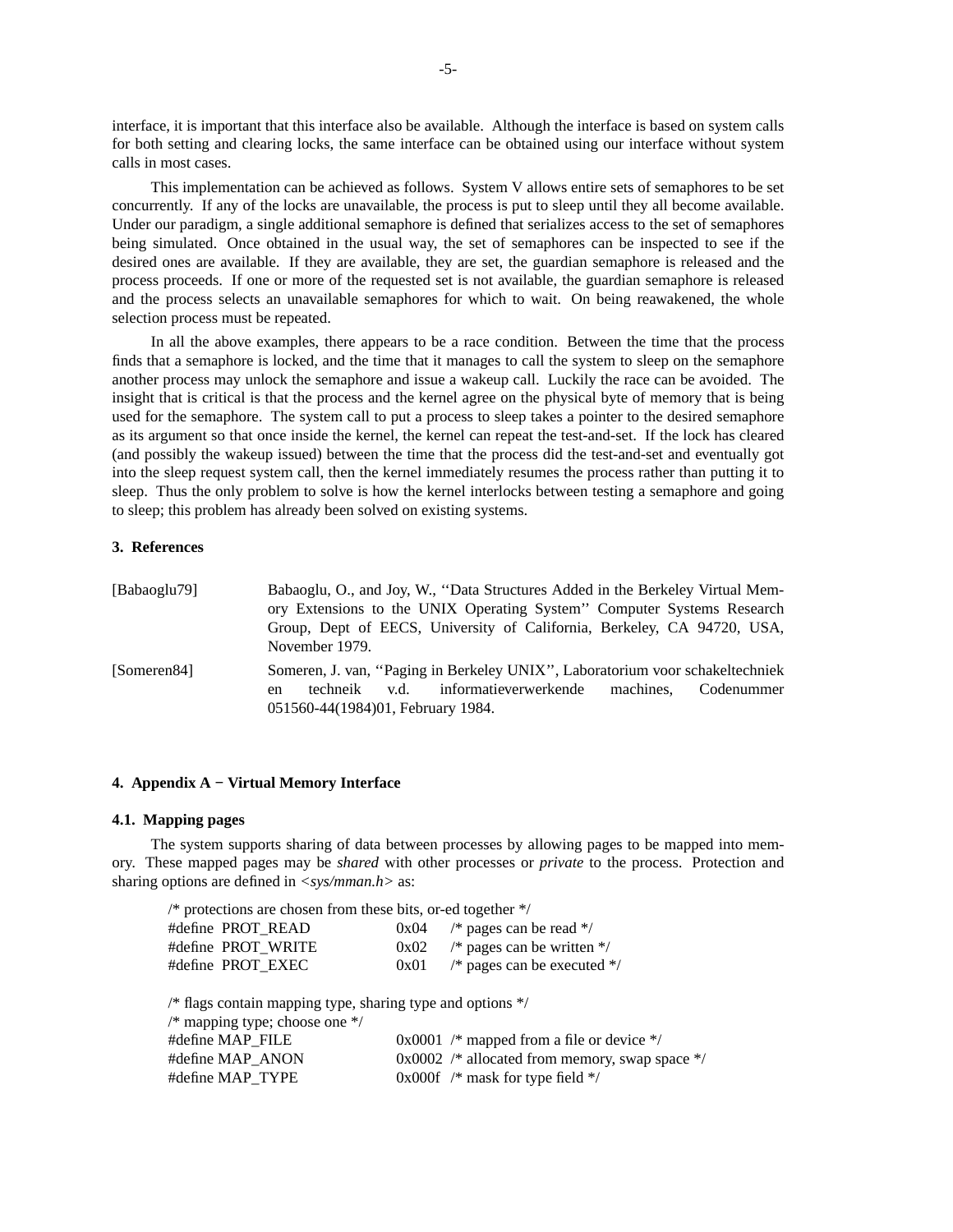| /* sharing types; choose one $*/$       |                                                                     |
|-----------------------------------------|---------------------------------------------------------------------|
| #define MAP SHARED                      | $0x0010$ /* share changes */                                        |
| #define MAP PRIVATE                     | $0x0000$ /* changes are private */                                  |
| $\frac{*}{*}$ other flags $\frac{*}{*}$ |                                                                     |
| #define MAP FIXED                       | $0x0020$ /* map addr must be exactly as requested */                |
| #define MAP INHERIT                     | $0x0040$ /* region is retained after exec */                        |
|                                         | #define MAP_HASSEMAPHORE 0x0080 /* region may contain semaphores */ |

The cpu-dependent size of a page is returned by the *getpagesize* system call:

 $pagesize = getpagesize();$ result int pagesize;

The call:

maddr = mmap(addr, len, prot, flags, fd, pos); result caddr\_t maddr; caddr\_t addr; int \*len, prot, flags, fd; off\_t pos;

causes the pages starting at *addr* and continuing for at most *len* bytes to be mapped from the object represented by descriptor *fd*, starting at byte offset *pos*. The starting address of the region is returned; for the convenience of the system, it may differ from that supplied unless the MAP\_FIXED flag is given, in which case the exact address will be used or the call will fail. The actual amount mapped is returned in *len*. The *addr*, *len*, and *pos* parameters must all be multiples of the pagesize. A successful *mmap* will delete any previous mapping in the allocated address range. The parameter *prot* specifies the accessibility of the mapped pages. The parameter *flags* specifies the type of object to be mapped, mapping options, and whether modifications made to this mapped copy of the page are to be kept *private*, or are to be *shared* with other references. Possible types include MAP\_FILE, mapping a regular file or character-special device memory, and MAP\_ANON, which maps memory not associated with any specific file. The file descriptor used for creating MAP\_ANON regions is used only for naming, and may be given as −1 if no name is associated with the region.† The MAP\_INHERIT flag allows a region to be inherited after an *exec*. The MAP\_HAS-SEMAPHORE flag allows special handling for regions that may contain semaphores.

A facility is provided to synchronize a mapped region with the file it maps; the call

msync(addr, len); caddr\_t addr; int len;

writes any modified pages back to the filesystem and updates the file modification time. If *len* is 0, all modified pages within the region containing *addr* will be flushed; if *len* is non-zero, only the pages containing *addr* and *len* succeeding locations will be examined. Any required synchronization of memory caches will also take place at this time. Filesystem operations on a file that is mapped for shared modifications are unpredictable except after an *msync*.

A mapping can be removed by the call

munmap(addr, len); caddr t addr; int len;

This call deletes the mappings for the specified address range, and causes further references to addresses within the range to generate invalid memory references.

## **4.2. Page protection control**

A process can control the protection of pages using the call

<sup>†</sup> The current design does not allow a process to specify the location of swap space. In the future we may define an additional mapping type, MAP\_SWAP, in which the file descriptor argument specifies a file or device to which swapping should be done.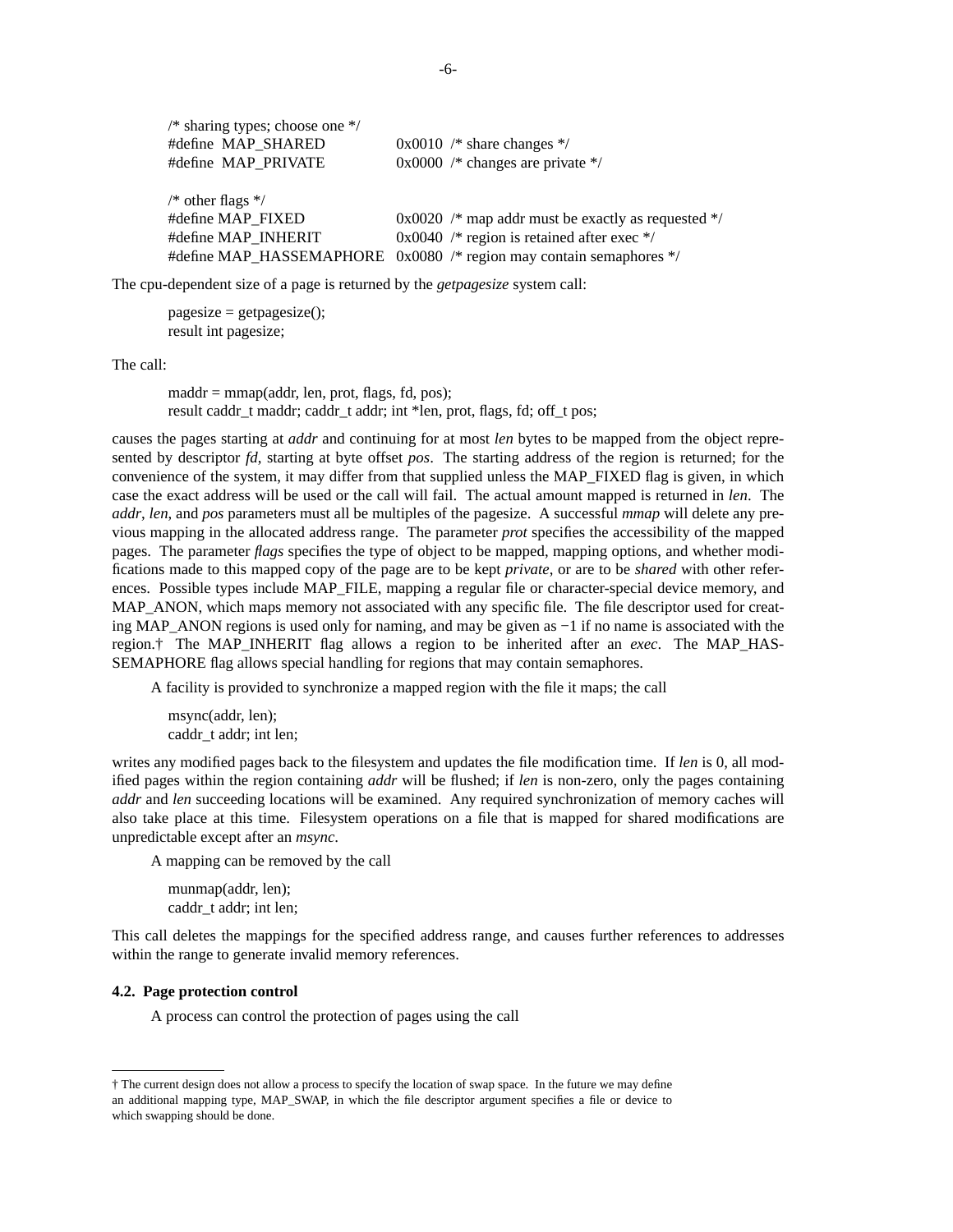mprotect(addr, len, prot); caddr\_t addr; int len, prot;

This call changes the specified pages to have protection *prot* . Not all implementations will guarantee protection on a page basis; the granularity of protection changes may be as large as an entire region.

## **4.3. Giving and getting advice**

A process that has knowledge of its memory behavior may use the *madvise* call:

madvise(addr, len, behav); caddr t addr; int len, behav;

*Behav* describes expected behavior, as given in  $\langle$ sys/mman.h>:

| #define MADV NORMAL   | $0$ /* no further special treatment */                             |
|-----------------------|--------------------------------------------------------------------|
| #define MADV RANDOM 1 | /* expect random page references $*/$                              |
|                       | #define MADV_SEQUENTIAL 2 /* expect sequential references */       |
|                       | #define MADV WILLNEED $\frac{3}{8}$ /* will need these pages */    |
|                       | #define MADV DONTNEED $4$ /* don't need these pages */             |
|                       | #define MADV_SPACEAVAIL 5 /* insure that resources are reserved */ |

Finally, a process may obtain information about whether pages are core resident by using the call

mincore(addr, len, vec) caddr t addr; int len; result char \*vec;

Here the current core residency of the pages is returned in the character array *vec*, with a value of 1 meaning that the page is in-core.

#### **4.4. Synchronization primitives**

Primitives are provided for synchronization using semaphores in shared memory. Semaphores must lie within a MAP\_SHARED region with at least modes PROT\_READ and PROT\_WRITE. The MAP\_HASSEMAPHORE flag must have been specified when the region was created. To acquire a lock a process calls:

 $value = mset(sem, wait)$ result int value; semaphore \*sem; int wait;

*Mset* indivisibly tests and sets the semaphore *sem*. If the previous value is zero, the process has acquired the lock and *mset* returns true immediately. Otherwise, if the *wait* flag is zero, failure is returned. If *wait* is true and the previous value is non-zero, *mset* relinquishes the processor until notified that it should retry.

To release a lock a process calls:

mclear(sem) semaphore \*sem;

*Mclear* indivisibly tests and clears the semaphore *sem*. If the ''WANT'' flag is zero in the previous value, *mclear* returns immediately. If the ''WANT'' flag is non-zero in the previous value, *mclear* arranges for waiting processes to retry before returning.

Two routines provide services analogous to the kernel *sleep* and *wakeup* functions interpreted in the domain of shared memory. A process may relinquish the processor by calling *msleep* with a set semaphore:

msleep(sem) semaphore \*sem;

If the semaphore is still set when it is checked by the kernel, the process will be put in a sleeping state until some other process issues an *mwakeup* for the same semaphore within the region using the call: